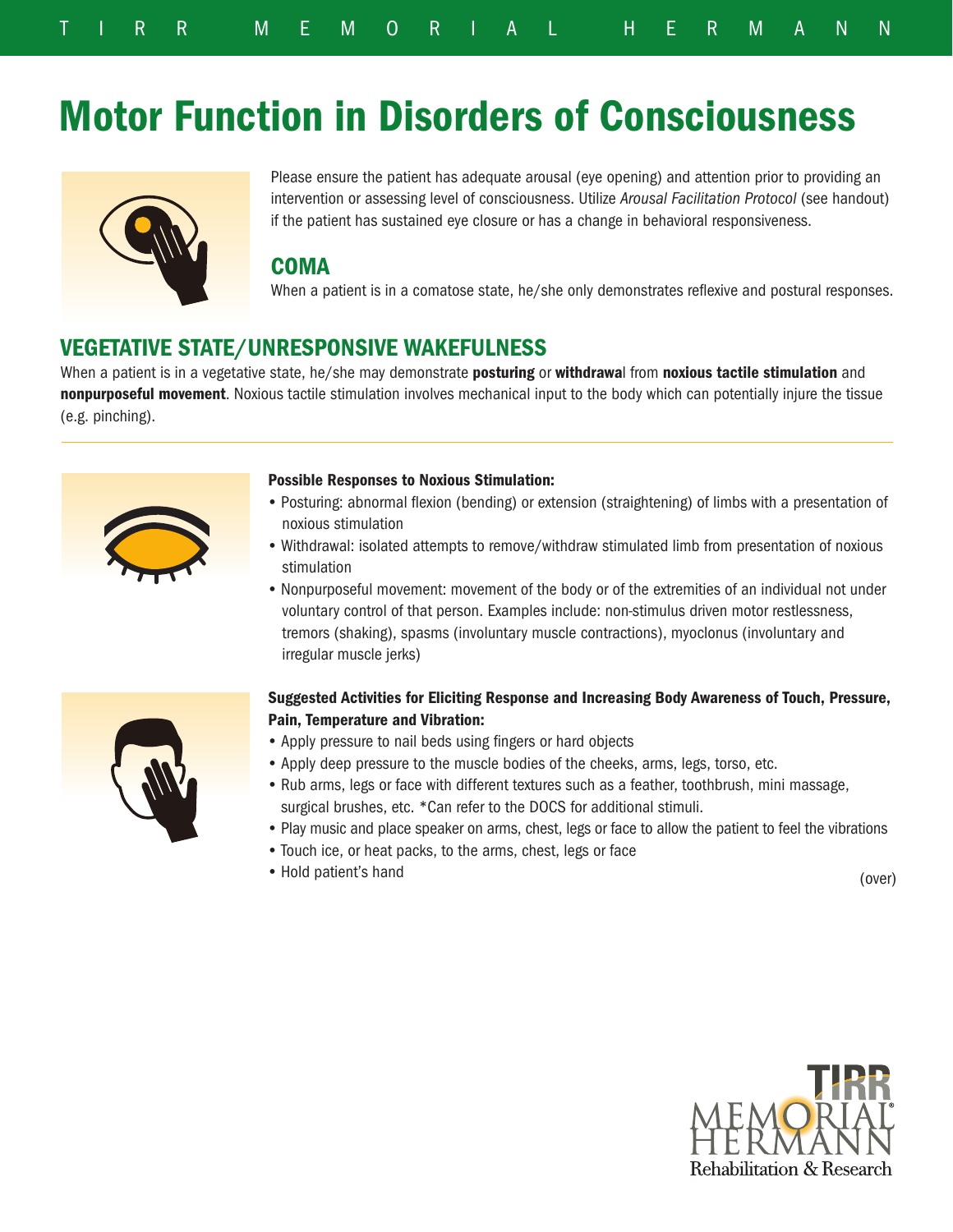|  |  | TIRR MEMORIAL HERMANN |  |  |  |  |  |  |  |  |
|--|--|-----------------------|--|--|--|--|--|--|--|--|

## MINIMALLY CONSCIOUS STATE

When a patient is in a minimally conscious state, he/she may demonstrate localization to noxious stimuli. Be sure to provide the appropriate support to the limbs in order to set the patient up for success.



#### Possible Responses for Localization to Noxious Stimulation:

• Moves unstimulated limb to make contact with stimulated limb in an attempt to remove stimuli and/or self-soothe (e.g. if you apply pressure to the right middle finger nail bed and the patient moves his/her left arm/hand to make contact with the right arm/hand)

#### Suggested Activities for Eliciting Response:

- Apply pressure to nail beds using fingers or hard objects
- Apply deep pressure to the muscle bodies of the cheeks, arms, legs, torso, etc.
- Touch ice or heat packs to the arms, chest, legs or face

The patient may also demonstrate reaching for, or holding/touching of, objects when in a minimally conscious state.



#### Possible Responses for Interaction with Objects:

- Reaches towards target object
- Moves limbs to grab objects (e.g. takes a ball from you, grasps and/or manipulates pen)

#### Suggested Activities for Eliciting Response:

- Place an object near the patient's hand and ask him/her to take it
- Place objects (e.g. pen, spoon, toothbrush, iPhone, etc.) in the patient's hand and ask him/her to demonstrate use of each object
- Roll a ball on the dorsal (back) side of the patient's hand and ask him/her to take it

Automatic motor movements may also be seen when a patient is in a minimally conscious state.



#### Possible Responses for Automatic Motor Movements:

- Scratches leg, face, etc.
- Wipes mouth
- Pulls at clothing or bedding
- Waves
- Opens mouth with presentation of spoon, toothbrush, etc. (without contact)
- Puts arms down to catch himself/herself
- Repositions himself/herself

#### Suggested Activities for Eliciting Response:

- Place object in the patient's hand and ask him/her to demonstrate use of the object
- Wave at the patient
- Tickle patient's face with a feather or tissue
- When the patient is seated, rock them to the edge of the mat
- Present spoon, fork, toothbrush or straw towards patient's mouth
- Play thumb war
- Place a cloth on patient's face
- Remove patient's limbs from supportive position (e.g. off of the armrest or footplate) and see if he/she replaces it

(over)